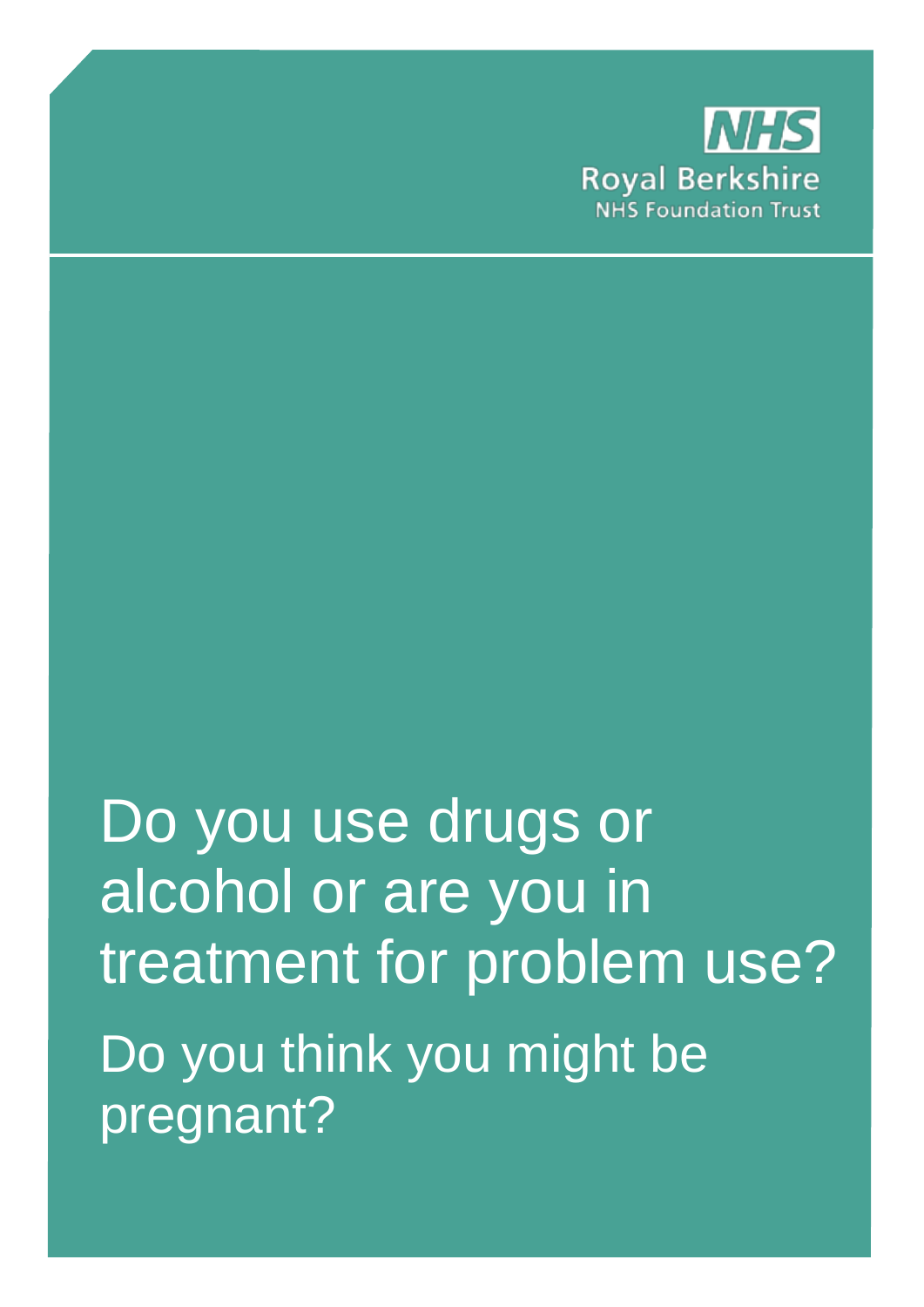No woman wishes to harm her baby. If drugs or alcohol have become a part of your life or if you are still in treatment for a previous problem, we can help you plan a safer pregnancy for you and your baby.

Only you can change your drug and alcohol use, but there are lots of people who can give you support and guidance.

Drug or alcohol use in pregnancy can increase the chances of baby being born prematurely or with a health problem or drug dependency. This booklet tells you about:

- Where to get help and support for you and your family.
- Staying well during pregnancy.
- How unborn babies can be affected by different types of drugs and by alcohol.
- What happens to babies when they withdraw, how to spot the signs and what to do to help.

This booklet has been written to give you information, so that you can try to make safer choices for you and your baby.

## Where do I go for help? What do I do if I think I am pregnant?

If you have had sex without contraception you could become pregnant, even if you have not had periods for a long time. You can even get pregnant when using contraception.

Go to see your family doctor (GP) as soon as you think you may be pregnant. Your GP will be able to guide and support you in your choices. If you don't feel able to carry on with the pregnancy at this time, your GP can advise you what to do next. Please tell your GP if you know you have been using drugs or alcohol during your pregnancy so he or she can make sure you get the right help.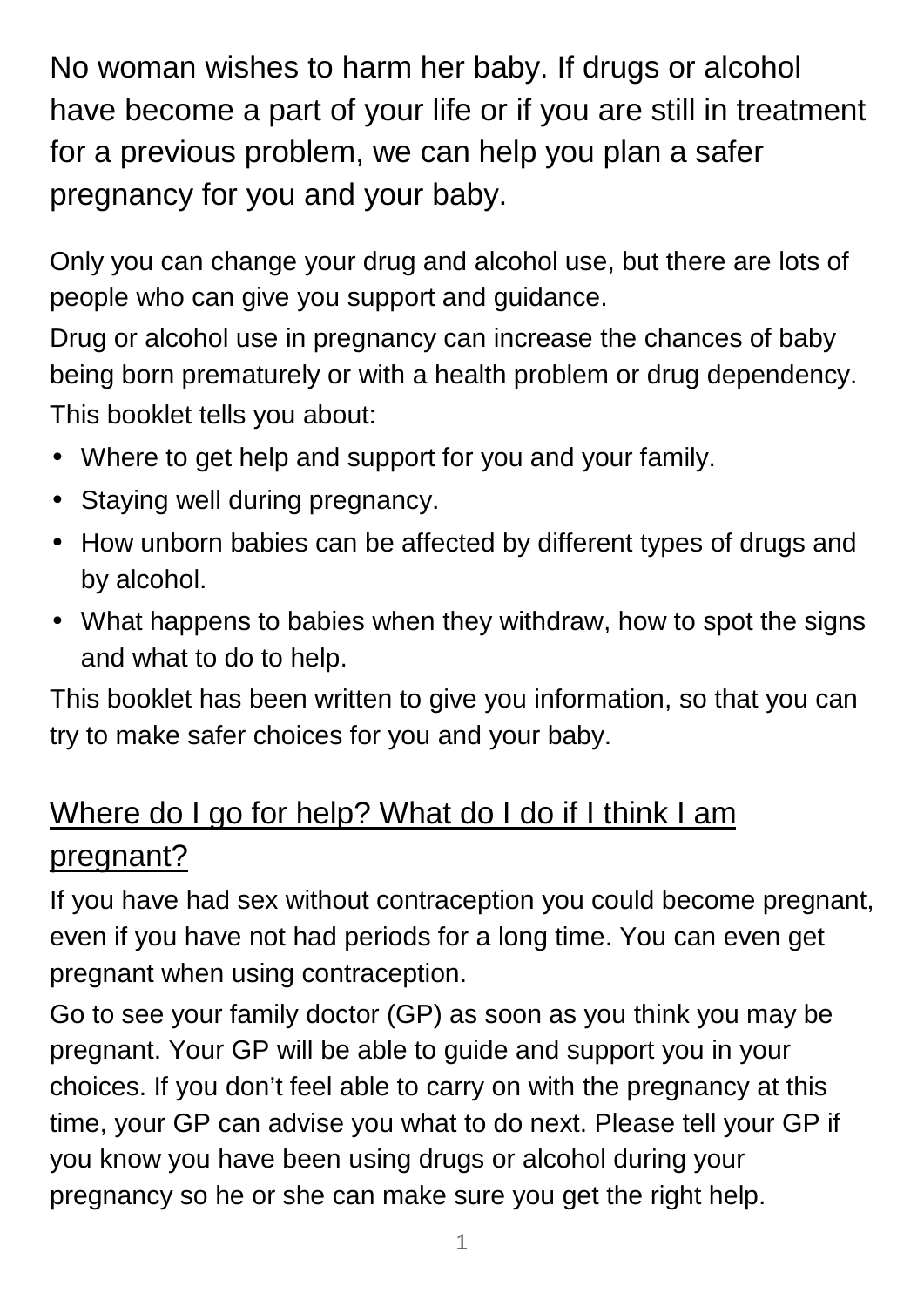Do ask your community midwife, GP or health professional for the contact phone number of the specialist midwife based at the Royal Berkshire Hospital if you wish to discuss your concerns as early as possible. The specialist midwife can also refer you to a local drug treatment service if you wish. Most drug treatment services will also prioritise your partner accessing treatment if they use drugs or alcohol. If you do not have a family doctor, contact one of the support agencies listed at the back of this booklet so they can let you know what to do next.

### Informing your midwife of substance misuse

You may feel reluctant to tell your midwife about your drug use and you may be worried about being judged or that the baby will be taken into care. Not every mother who uses substances will be referred to social services. If you are receiving treatment for substance misuse, Children's Services will need to see you for an assessment to decide if you or your family require any additional support. If there is a need for their involvement, it is to support you in looking after your child. Their role is to help keep families together whenever possible. We aim to maintain confidentiality and ask your permission before liaising with other agencies. There are rare occasions when we are not able to do this but the midwives will explain the circumstances when this might occur.

### The importance of antenatal care

By attending clinic appointments early and regularly, it will increase your chances of having a normal pregnancy and a healthy baby. Attending appointments is very important if you are using drugs or alcohol due to increased risks of health problems during pregnancy, birth and afterwards. It is important to tell your midwife if you are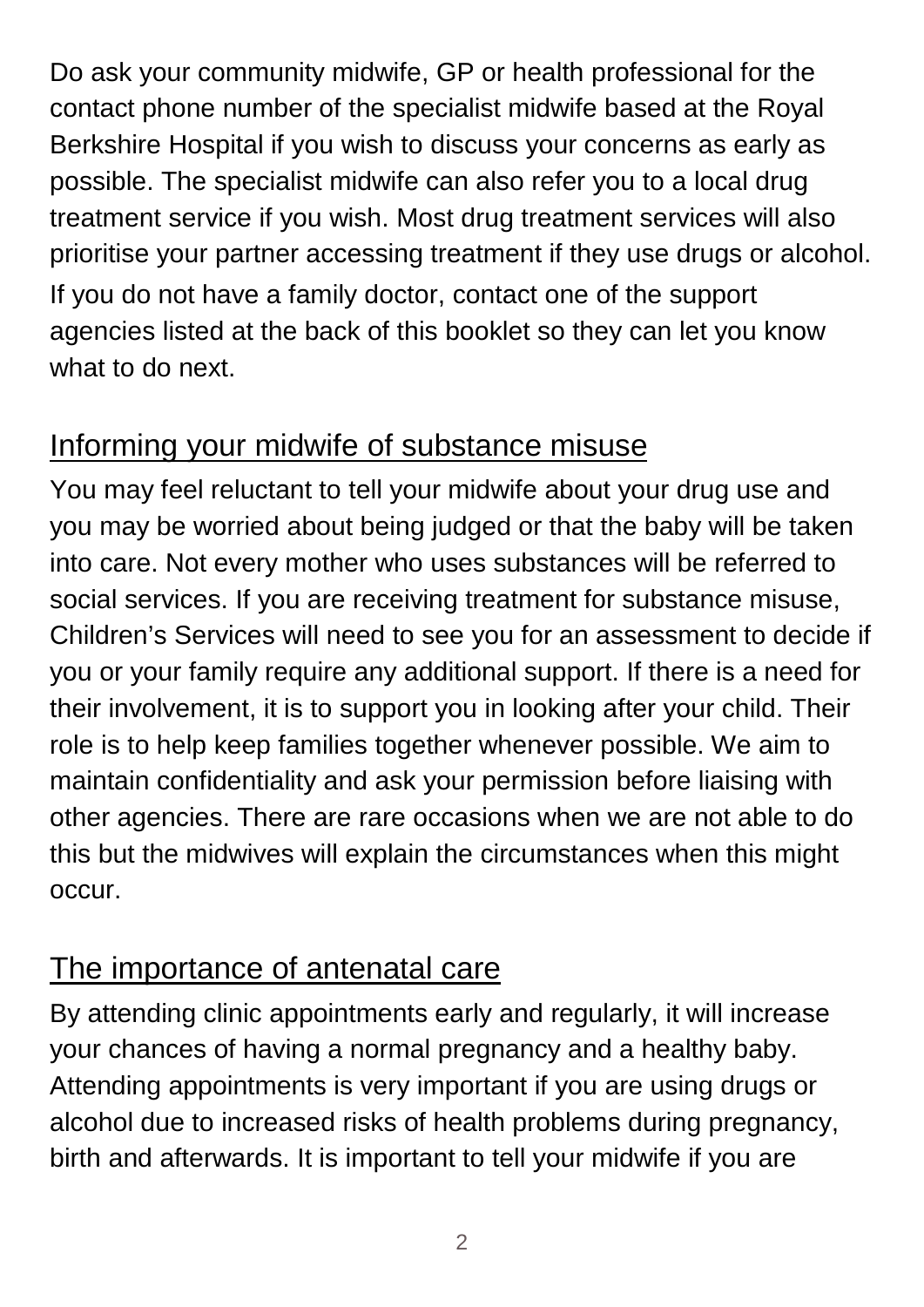unable to attend any appointments so they can make a new appointment that is suitable for you.

When you are first pregnant, make an appointment with the midwife at your surgery. She will contact the specialist midwife and arrange an appointment with an obstetrician (doctor specialising in pregnancy and birth) at the hospital. She will also help you to arrange your first scan. You will be offered a second scan at around 12 weeks and 20 weeks of pregnancy. The obstetrician may arrange extra scans during the pregnancy.

All women are offered screening tests for Hepatitis B and HIV when they are pregnant. Your health care team will discuss, and may offer you, screening for Hepatitis C.

# How do different drugs and alcohol affect unborn babies? What can be done to help? What are the risks to my unborn baby?

#### Heroin, Methadone, Codeine, Buprenorphine (Subutex)

If pregnant women use heroin, their babies can be born early and can be smaller. They are also at increased risk of cot death. Do not suddenly stop taking your usual amounts of opiates, whether that is heroin or prescribed methadone or subutex. Suddenly stopping can lead to withdrawal for yourself but also for your unborn baby. Bad withdrawals could lead to miscarriage at any time in pregnancy. If you wish to reduce your drug use or your prescription speak to your drug treatment service as soon as possible.

#### Benzodiazepines and tranquillisers

If pregnant women take benzodiazepines or tranquillisers, like diazepam or temazepam, their babies can be born early and can be smaller. There is also thought to be a higher risk of babies having problems, such as cleft palate. Do not suddenly stop taking your usual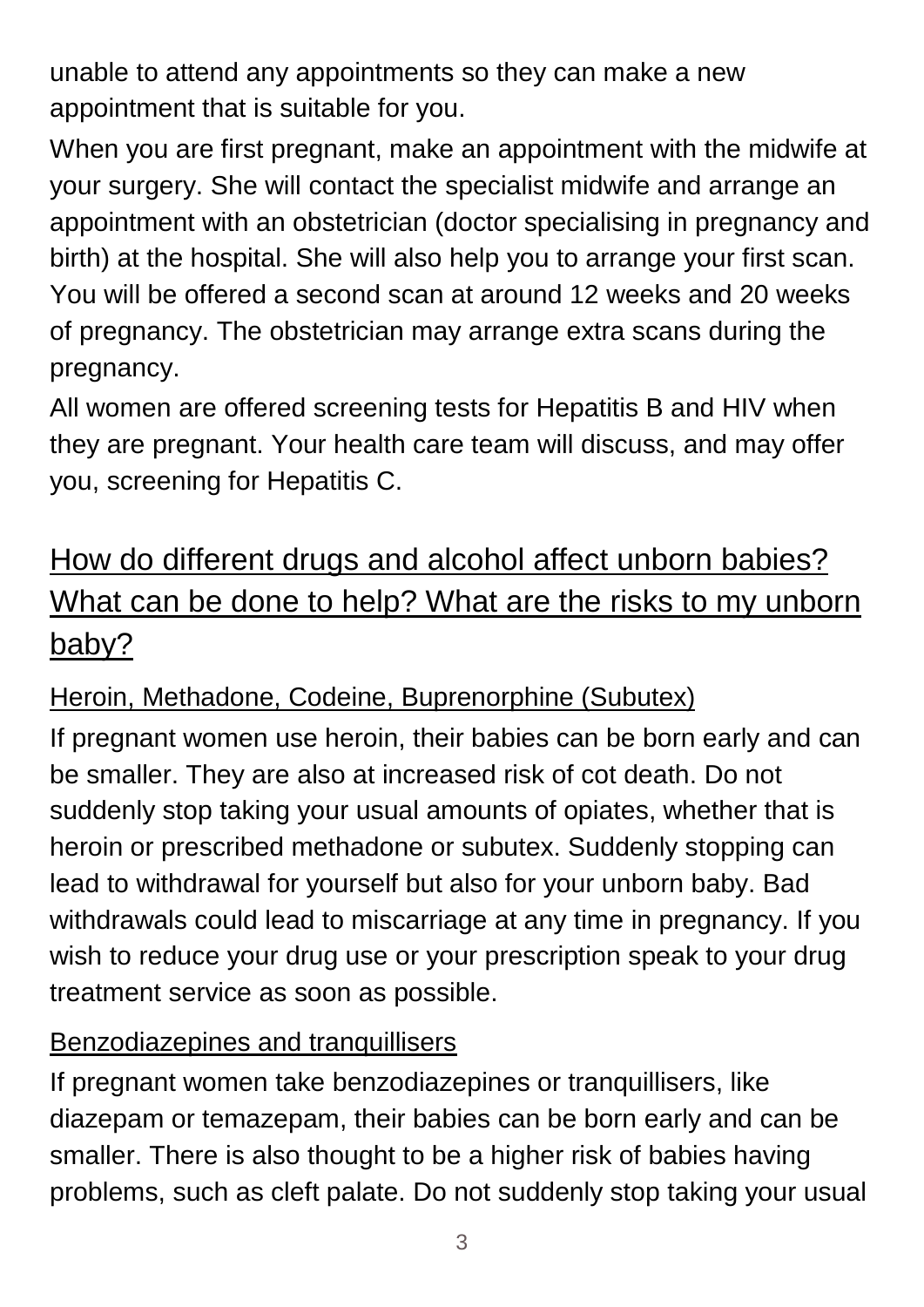amounts of these drugs. Please talk to your GP or key drugs worker for advice.

#### **Stimulants**

Stimulants include cocaine, crack cocaine and amphetamine (speed). Some stimulants affect blood flow in the uterus so they can be very dangerous for babies and mothers. We recommend you avoid using stimulants when pregnant.

The risks include:

- Miscarriage or early labour.  $\bullet$
- Severe bleeding inside the womb which can be very serious for you and your baby.
- . Low birth weight.
- Problems with baby's development including organs and limbs.  $\blacksquare$

#### Tobacco and Cannabis

Smoking cigarettes can be harmful to babies and children. Smoking tobacco is linked to many complications of pregnancy including miscarriage, premature birth, stillbirth, low birth weight and cot death. Research on cannabis use suggests it has a significant risk to mental health. The risk may be higher the younger you start using it. Cannabis will cross the placenta, like tobacco. We advise you not to expose children to passive smoking.

#### Alcohol: including beer, wine, lager, spirits and alcopops

There is no evidence to show that it is safe to drink any amount of alcohol during pregnancy. High levels of alcohol use can reduce your baby's birth weight, while among women who drink heavily in pregnancy (especially binge drinkers) there is a risk of their babies exhibiting 'Foetal Alcohol Syndrome'. This is made up of a combination of features including reduction in growth (e.g. head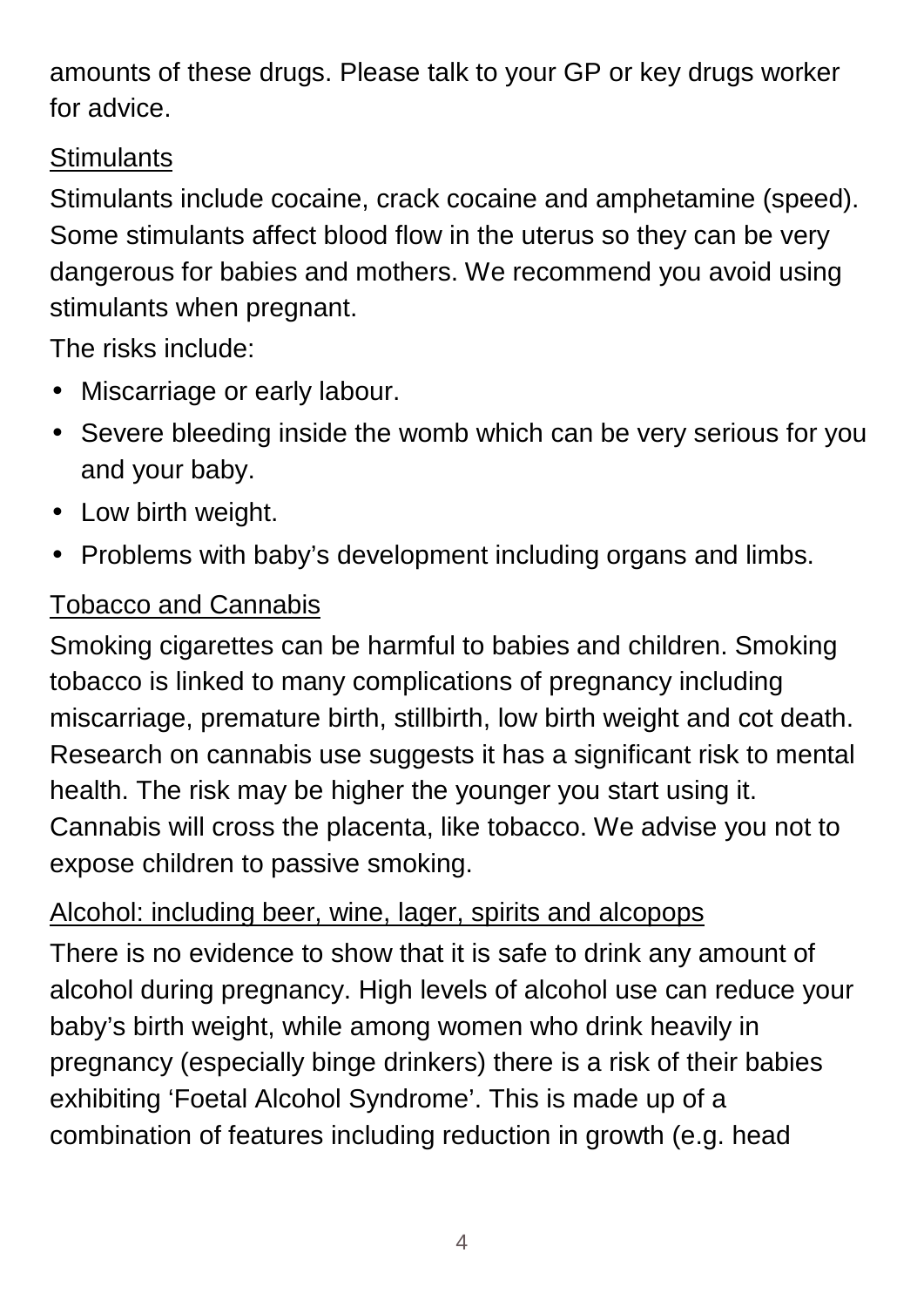circumference and brain size), central nervous dysfunction, including learning difficulties and facial abnormalities.

It is important not to suddenly stop drinking if you have been drinking very often or heavily. This can be harmful for you and your baby. It is important you get the right treatment to help you cut down or stop the amount you drink.

## Effects of drugs on your baby

Smoking, drinking and using street drugs when you are pregnant increases the chances of problems arising. Babies are more likely to be born prematurely or be small. In some cases, children may also suffer long term behavioural, learning or developmental difficulties. Most risks can be reduced by ensuring the baby is brought up in a happy, secure home where the children's needs take priority.

### Labour

Inform the Triage midwife (0118 322 7304) of any early signs of labour. Continue taking any of your prescribed medication as normal prior to your admission. Your drug treatment service will have informed the hospital of your prescription details so that any further doses can be provided from the hospital pharmacy whilst you are in the unit. Any pain relief given for the birth will continue as the same as any other mother.

Avoid taking any street drugs before attending the hospital and most importantly do not use whilst in labour.

## The newborn baby

Babies whose mothers have been using drugs such as opioids or benzodiazepines during pregnancy are more likely to be dependent on the drug and may show signs of withdrawal. This is the same with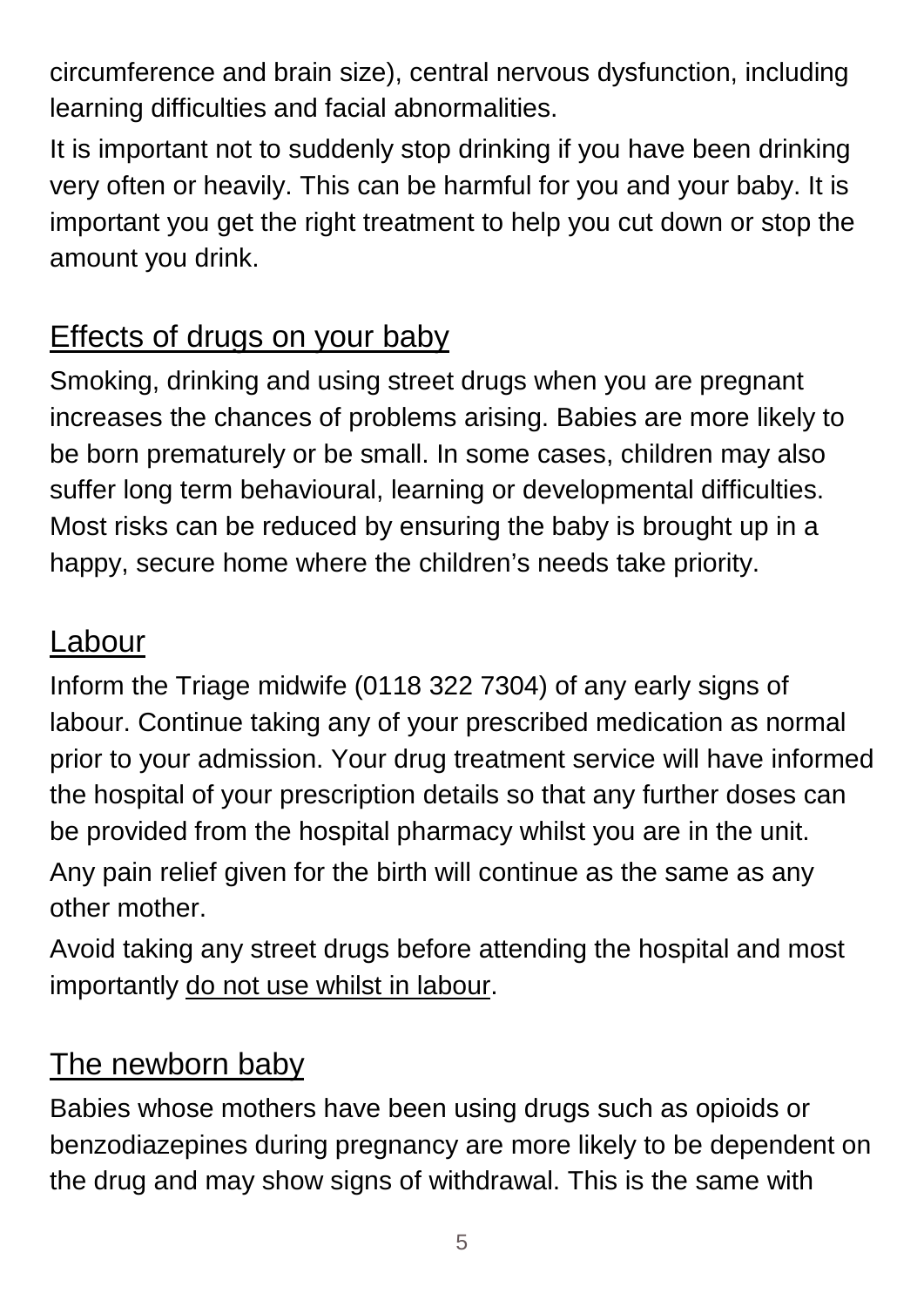methadone, although the research is very clear that the baby will benefit far more from the mother being stable on her prescription. The risk of withdrawal symptoms seems to be less with subutex. Withdrawal symptoms in babies are similar to those an adult may feel, but some babies have no symptoms at all.

After birth, the baby will be transferred with you to the postnatal ward. The baby will only need to transfer to the special care baby unit if the withdrawal symptoms require medication or baby is unwell for any unexpected reason.

Your baby will be monitored by the midwives, nursery nurses and paediatricians (doctor looking after babies and children) on the ward. You will be asked to remain in hospital with your baby for 3 to 5 days, possibly longer if your baby needs any treatment. The staff will tell you about the signs and symptoms of withdrawal and ask for your help to complete a chart. Most babies experience mild symptoms or none at all, but there are a few babies who will have more severe symptoms and need medication to keep them comfortable. Staff may ask your consent to send a sample of your baby's urine for drug screening. It is important that babies are held and cuddled by their parents, but staff may advise you to keep cuddles from other visitors to a minimum to allow your baby to rest. Your baby will want the security and comfort of knowing you are there when they wake up. Withdrawal in babies can be very stressful for parents but the baby will get better. Babies with withdrawal symptoms can be difficult to look after and may require a lot of patience, but the symptoms will improve with time.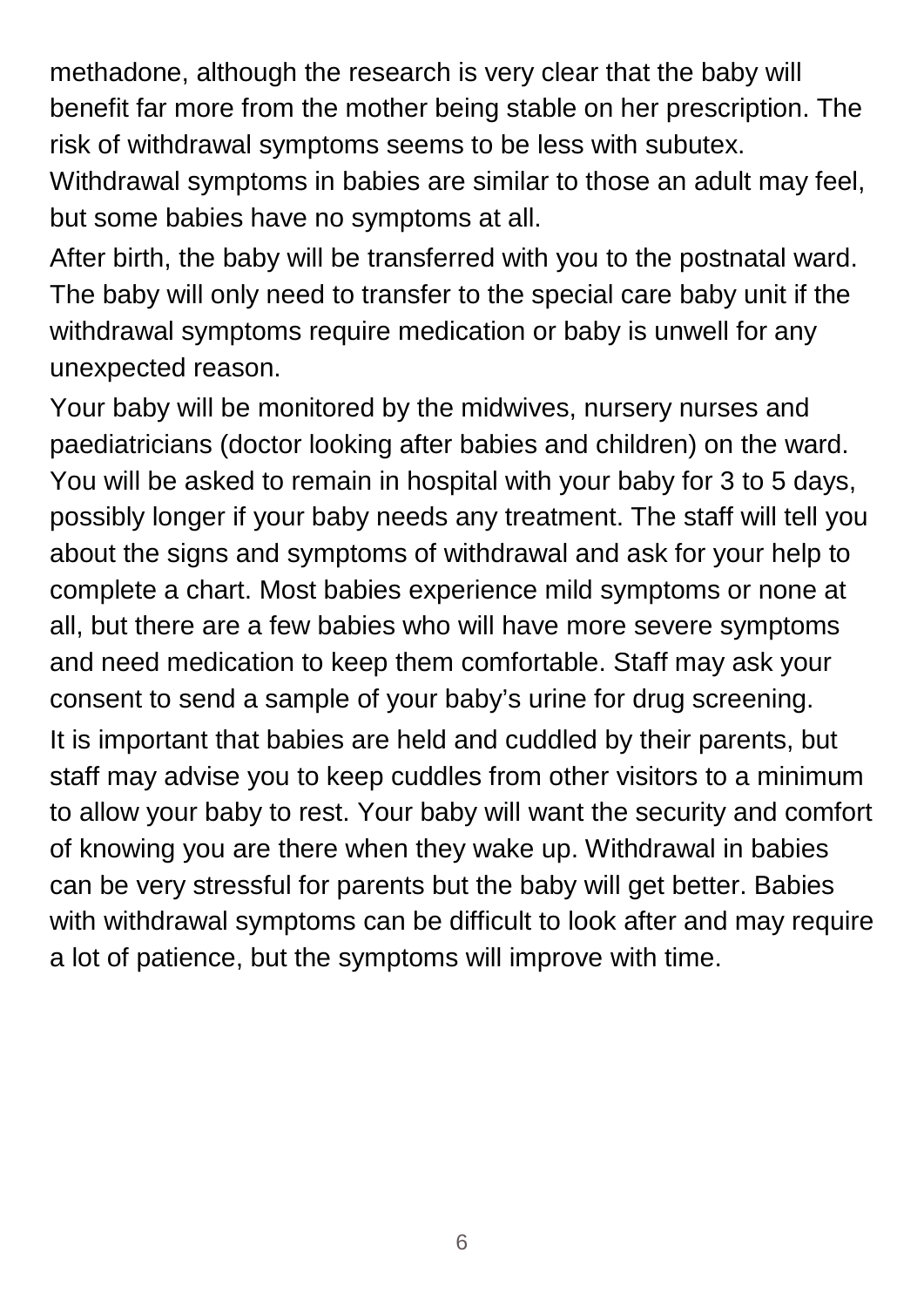# Symptoms include crying, tremors, irritability and feeding problems

All babies cry. Some babies cry a lot. Babies who are withdrawing may cry more than usual and may take a while to settle. They can seem to be restless and fidgety.

- Hold your baby close to you when he or she cries.
- Try skin to skin contact. The midwives will show you how to do this. It helps the baby get to know your smell, hear your heartbeat and feel warm and safe.
- Don't leave your baby alone. The staff may advise you to let baby rest in the cot when s/he is settled but all babies like to feel their mother is close by. This makes them feel secure and safe. Your voice and gentle touch will help your baby feel loved and calm and may help settle a baby who is unhappy.
- Talk or sing to your baby. Your baby knows your voice and this will help to calm your baby down.
- Some babies experience tremors.  $\mathbf{r}$
- Babies who are withdrawing may be more jumpy than other babies.
- Your baby may not like being touched or handled too much. The staff may advise that only baby's parents cuddle them initially. This can be hard if friends or family want to hold your baby.

## Feeding

New babies may want to feed frequently. Some babies bring a bit of milk up after a feed. It can seem like they are always hungry. This can happen to any baby. If you are concerned ask the staff for advice or assistance.

Breastfeeding could make withdrawal symptoms less likely. It can also reduce the chance of cot death. Breastfeeding has many benefits to your baby.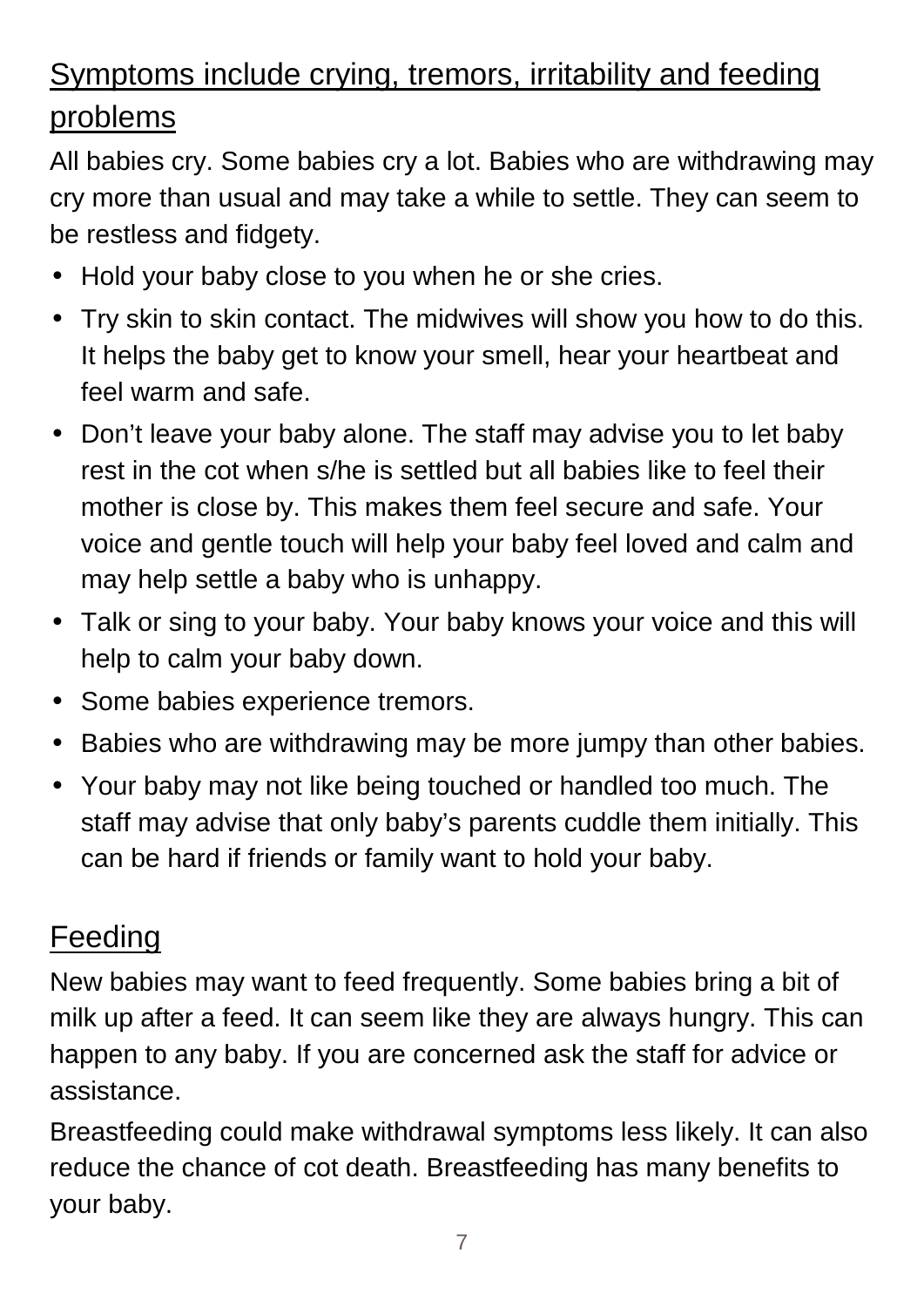Only small amounts of drugs are passed through the breast milk. The benefits of breastfeeding may outweigh the effects the baby may have if the mother continues to use drugs. You can ask your midwife or paediatrician if you have specific worries.

You can attend breastfeeding classes in pregnancy. Ask your midwife to help you book a place.

Breastfeeding is not recommended if you are HIV positive or are taking prescription medication that is known to be harmful. It is always best to seek individual advice from your paediatrician.

### On discharge home

You may be offered extra home visits by your community midwife, particularly if it is your first baby. You will also be given a 24 hour postnatal advice line number.

Your health visitor will visit you and give you information about all the services available for mothers and babies in your area as well as a contact number if you have any concerns.

Some babies will be seen at the hospital baby clinic for a follow up appointment at the hospital.

If your baby had a Hepatitis B vaccination in hospital you will need to book appointments at your surgery at one month, two months and twelve months of age to complete the course.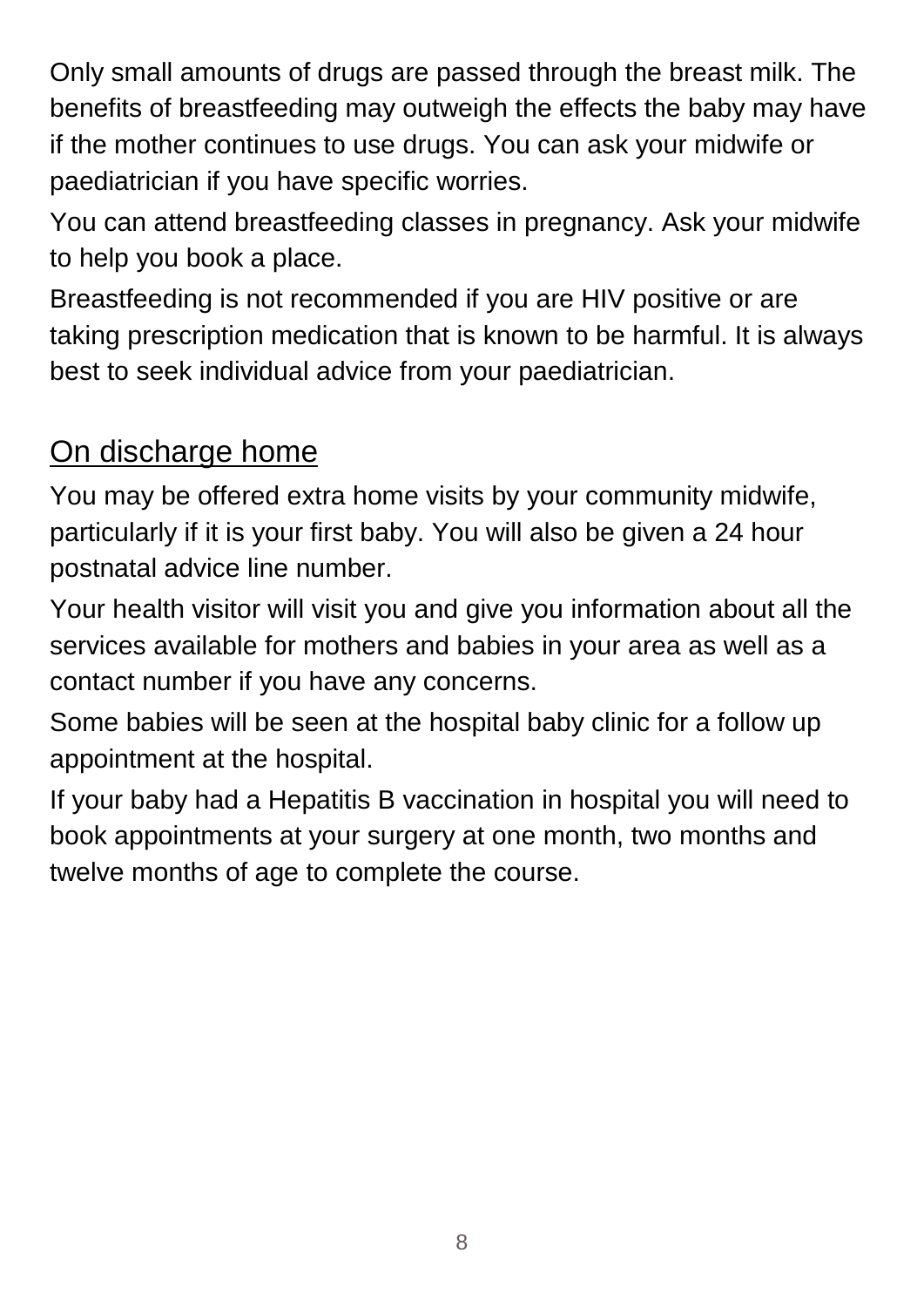## Who can I contact?

- Your GP or Midwife at your surgery
- Your local Maternity Unit
- Your local Children's Centre
- IRIS 0118 9557333 127 Oxford Rd, Reading RG1 7UU SMART/CRI (East Berks) 01753 821789 Oak House, Upton Hospital Slough
- DAIS (Drug Advice Intervention & Skills) 0118 9567441 79 London Street, Reading, RG1 4QA
- Cranstoun, 0118 959 6118, 159 Oxford Road, Reading
- New Hope, 01344 312360, 92 Broadway, Bracknell
- Swanswell, 0300 003 7025 1 Station Road, Newbury RG14 7PL
- Contact Brighter Futures for Children 0118 937 3641SMART, 0118 977 2022

Windsor House, Station Rd, Wokingham RG40 2AE

- Bracknell Forest Young People's Substance Misuse Worker 01344 54300 C/O YOT, 76 Binfield Road, Bracknell
- Evolve (Young People) 01865 723909, 23 Park End Street, Oxford
- Specialist Community Addictions Services 01865 455365 The Rectory Centre, Cowley, Oxford
- North Hampshire Substance Misuse Service 01256 469006  $\blacksquare$ Fairfields House, 8 Fairfields Road, Basingstoke
- Hampshire Young People's Service North Team 01256 819315 26 Winchester Street, Basingstoke

There may be other services that are more local to your home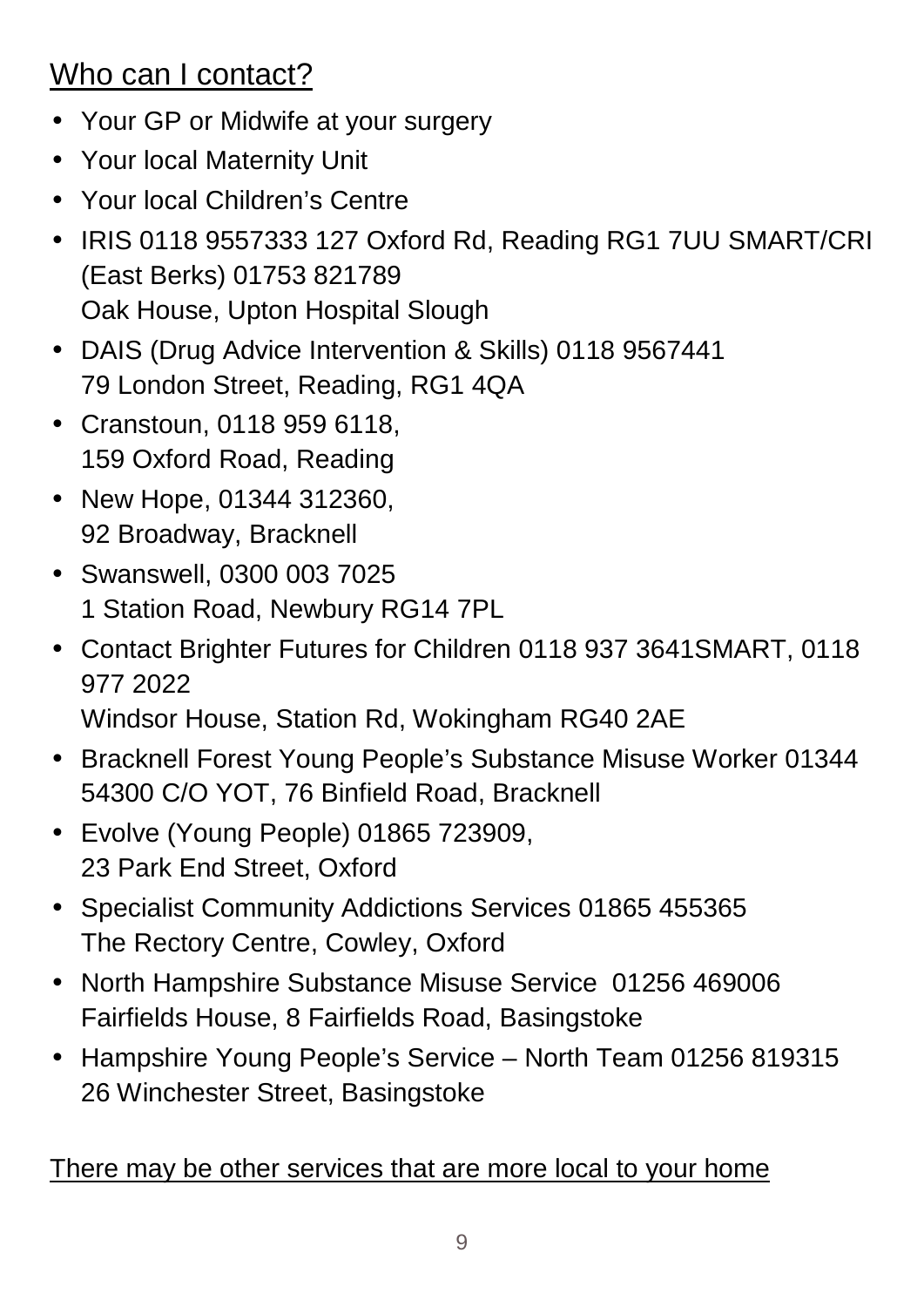Bibliography

- 1. Benson, M.K. & Bentley, A.M. (1995) "Lung disease induced by drug addiction" Thorax, vol 50, no 11, pp1125-7.
- 2. British Medical Association (2007) "Fetal alcohol spectrum disorders: a guide for health care professionals" BMA, London.
- 3. Canning, U. Millward, L. & Roy, T. (2003) "Drug use prevention: a review of reviews" Health Development Agency, London.
- 4. Clancy, C. (Ed) (2002) "Substance use: guidance on good clinical practice for nurses, midwives and health visitors working within maternal health" Association of Nurses in Substance Abuse, Derby.
- 5. Department foe Education and Skills (2003) "Every child matters" HMSO, London.
- 6. Department of Health (2003) "Dangerousness of drugs: A guide to the risks and harms associated with substance misuse" .www.dh.gov.uk
- 7. Department of Health (2007) "Drug misuse and dependence. Guidelines on clinical management" HMSO, London.
- 8. Feitelson, M.A. (2002) "Hepatitia C virus. From laboratory to clinic" Cambridge University Press, Cambridge.
- 9. Gossop, M. (2000) "living with drugs" Ashgate Publishing, Aldershot.
- 10. Klee, H. Jackson, M. Lewis, S. (2002) "Drug misuse and motherhood" Routlegde, London.
- 11. National institute for Clinical Excellence (2007) "Drug misuse- methadone and buprenorphine" www.nice.org.uk
- 12. NICE (2007) "Drug misuse: opioid detoxification" [www.nice.org.uk](http://www.nice.org.uk/)
- 13. NICE (2010) "Alcohol –use disorders: physical complications" [www.nice.org.uk](http://www.nice.org.uk/)
- 14. Rassool, G.H. Ed (2006) "Dual diagnosis nursing" Blackwell publishing, Oxford.
- 15. Rhodes, T. & Hartnoll, R. (1996) "AIDS, drugs and prevention" Routledge, London.
- 16. Siney, C. (1999) "Pregnancy and drug misuse" Books for Midwives Press, Cheshire.
- 17. Tibbs, C.J. & Smith, H.M. (2001) "Clinicians guide to viral hepatitis" Arnold Publishing, London.